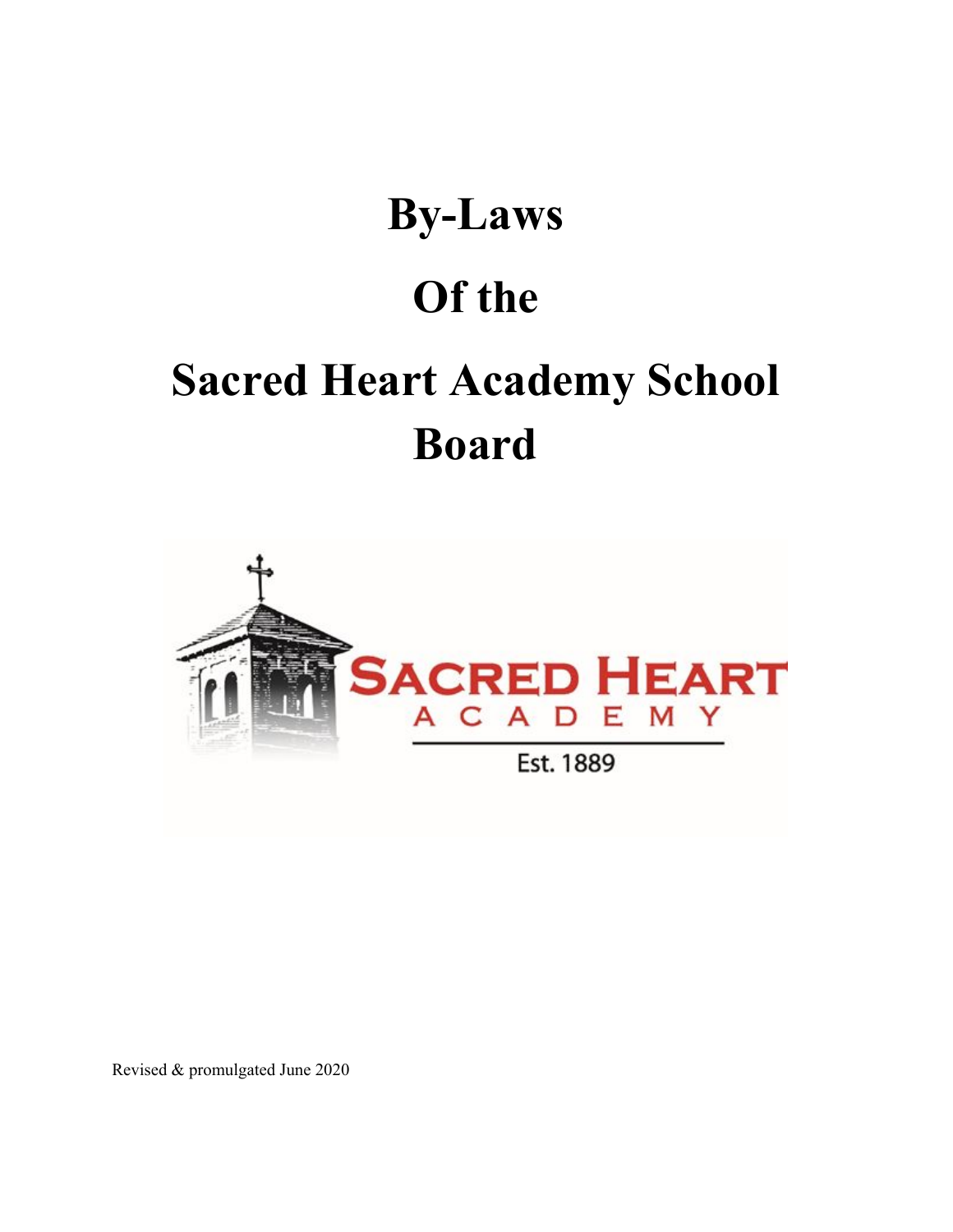# **Article I: Identification**

1.1 **Name** The name shall be the Sacred Heart Academy School Board ("BOARD"). This BOARD is organized under the auspices of Most Sacred Heart of Jesus Parish, Mt. Pleasant, Michigan ("PARISH") through its Pastor ("PASTOR"), and the Diocese of Saginaw ("DIOCESE"). The Academy's School BOARD shall be considered a special committee of the Sacred Heart PARISH Council.

# **Article II: Purpose**

- 2.1 The BOARD has the responsibility to cultivate the highest possible standards of academic and religious education for all students and provide policy direction in the following areas:
	- A. **Mission:** Ensure that the "Mission Statement" of Sacred Heart Academy is followed and implemented to the fullest extent possible. Sacred Heart Academy, a Catholic school founded in 1889, is committed to the mission of Jesus Christ. With our families and faith community, we provide a balanced curriculum to strengthen mind, body, and spirit so each student fulfills God's purpose.
	- B. **Strategic Planning:** Support and facilitate targeted objectives of the School/Strategic Improvement Plan and assist in its annual planning process.
	- C. **Guidance:** Assist the PASTOR and school administrators in overseeing the overall operations of Sacred Heart Academy that include developing and recommending policies that shall govern Sacred Heart Academy.
	- D. **Financial oversight:** Assist with, recommend, and monitor the annual budget; set tuition rates; participate in financial planning.
	- E. **Principal(s) Selection/Evaluation/Termination:** BOARD may provide feedback to the PASTOR on K-12 Principal and to K-12 principal on Assistant Principals as requested by the PASTOR. BOARD members may participate in the hiring of school administrators and recommend dismissal, as requested by the PASTOR.
	- F. **Advancement:** Work in association with the school Admissions Director and core school administrators to develop and assist with comprehensive school advancement programs. Enrollment management; marketing/communication/public relations initiatives; development & fundraising; fostering academic excellence; and promotion of our Catholic identity shall all be included in the BOARD duties for Advancement. Members shall represent Sacred Heart Academy together with the PASTOR, Principal, and Assistant Principals in school, PARISH, and community matters, concerns, and functions.
	- G. **Adopt** and review these By-Laws every 3 years or as needed.

# **Article III: Membership**

- 3.1 **Composition** The BOARD shall be composed of no fewer than seven voting members who are nominated by the Nominating Committee or appointed by the PASTOR. At all times, membership shall comprise of at least one BOARD member who is a parent of a student in the Elementary building and at least one BOARD member who is a parent of a student in the High School Building. The Principal, Assistant Principals, Business Manager, PASTOR, and Superintendent of Schools of the DIOCESE of Saginaw shall serve on the BOARD ex-officio (non-voting members). All BOARD members serve without compensation or remuneration, nor shall they benefit financially from their association with the school or as BOARD members of the school.
- 3.2 **Qualification** Membership is open to all adult (age 21 years or older) registered members of the PARISH, of which must be actively participating and meeting minimum membership requirements set forth by the PARISH.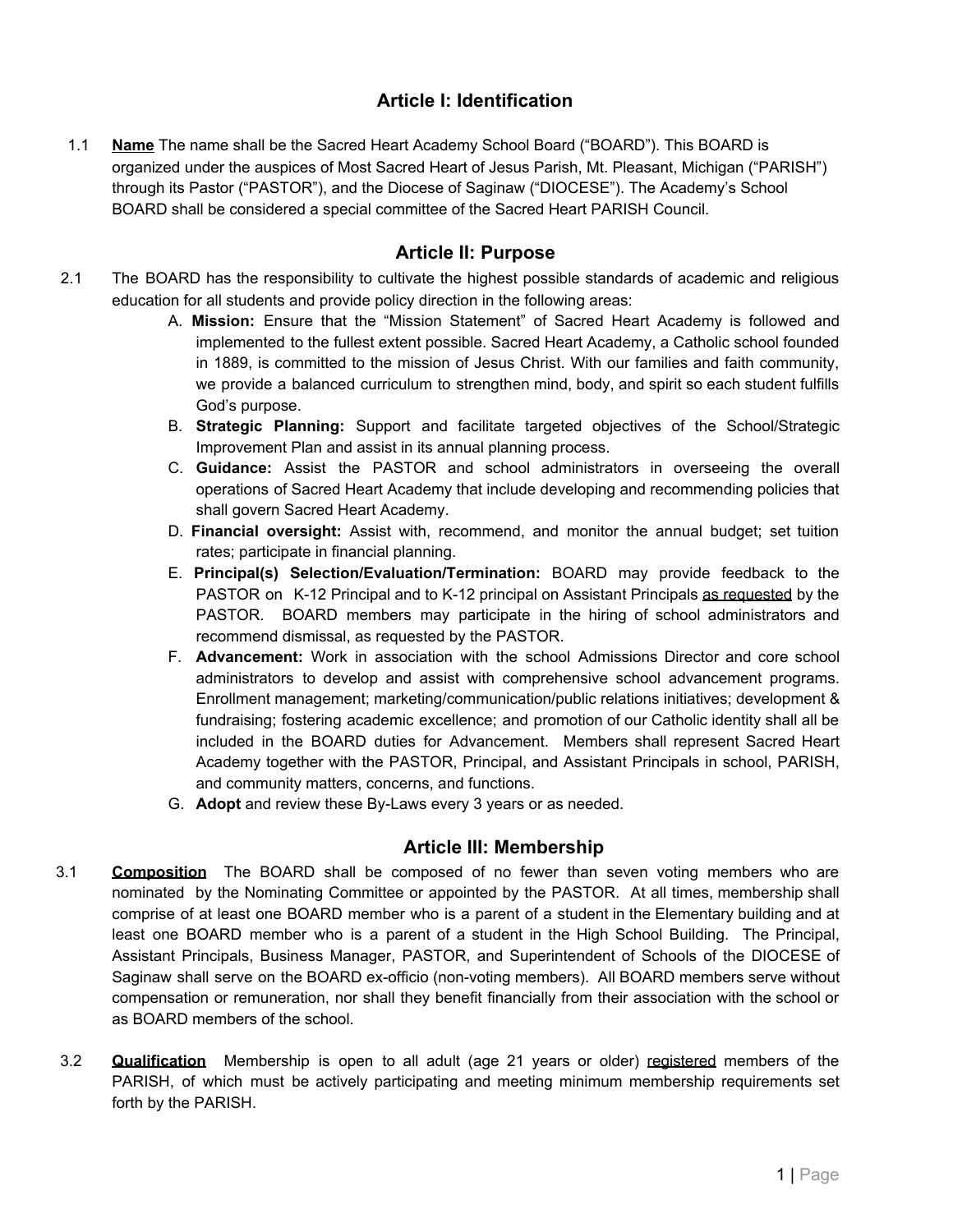- A. **Attributes** The BOARD shall be composed of individuals that possess leadership, diverse skills, and wisdom compatible with the mission of Sacred Heart Academy. While seeking diversity of PARISH involvement and skills compatible with the mission of Sacred Heart Academy, individuals shall be identified and recruited on the basis they bring unique experiences and proficiency to further augment the school's mission. All nominees for BOARD membership shall intend to possess the following attributes:
	- A commitment to Catholic school education, its mission and its future
	- Expertise in one or more of the areas that contribute to the BOARD's work: Finance, Development/Fundraising, Marketing, Facilities and Strategic planning
	- A willingness and ability to make a meaningful time commitment to the work of the BOARD
	- Ability to attend monthly meetings
	- A willingness to serve on at least one standing committee of the PARISH
	- A willingness to support school, PARISH, and Diocesan policy
	- A willingness and ability to maintain high levels of integrity and appropriate confidentiality
	- A willingness and ability to be credible witnesses of the Catholic faith to the school, community and PARISH
	- Be objective and free of self interest
- B. **Nomination Process** The nomination process shall be outlined as follows:
	- 1. Any individual who seeks nomination may contact the PASTOR or a current BOARD member, complete the nomination application and submit to either party. Consideration shall be based on the candidates' demonstrated strong interest in Sacred Heart Academy's prosperity and continued success.
	- 2. Retiring members shall leave their seat at the meeting closest to June 1 of each year. Renewing terms of current BOARD members shall take place at the meeting closest to June 1 of each year..
	- 3. Nominations shall be voted on by current membership no later than the meeting closest to June 1 of each year with newly nominated members taking their seat at the meeting closest to August 1 of each year.
	- 4. Filling of vacancies may occur with a BOARD vote at any regularly scheduled meeting.
	- 5. Voting shall be by written secret ballot, with a two-thirds majority needed to secure.

Current BOARD members shall actively identify and recruit potential candidates for the next vacancy created from a term expiration, resignation, removal, incapacity or death. It shall be the intention of the BOARD to establish and perpetually manage a list of potential individuals who would bring added value to the BOARD.

- 3.3 **Terms** Nominated individuals shall serve a three-year term. In the event that an individual agrees to serve an additional term, a majority vote by the current BOARD members shall be necessary to approve reappointment. If a majority vote in favor of reappointment is not obtained, the BOARD vacancy shall be advertised and recruitment efforts shall begin immediately as outlined in Article III, Paragraph 3.2. No individual may be reappointed or nominated for more than two consecutive three-year terms. Terms shall begin on July 1<sup>st</sup> and shall end June 30<sup>th</sup> of the year of expiration. The BOARD Secretary shall publish term expiration dates of all current members at least once annually, preferred at the June regular/annual meeting. After a one year hiatus, past members may seek nomination for a vacancy to the BOARD.
- 3.4 **Vacancy** A BOARD vacancy may be filled at any regularly scheduled meeting by a) appointment of an individual by the PASTOR and/or b) appointment of an individual by a majority vote of the BOARD membership to serve the unexpired term resulting from resignation, removal, incapacity or death. The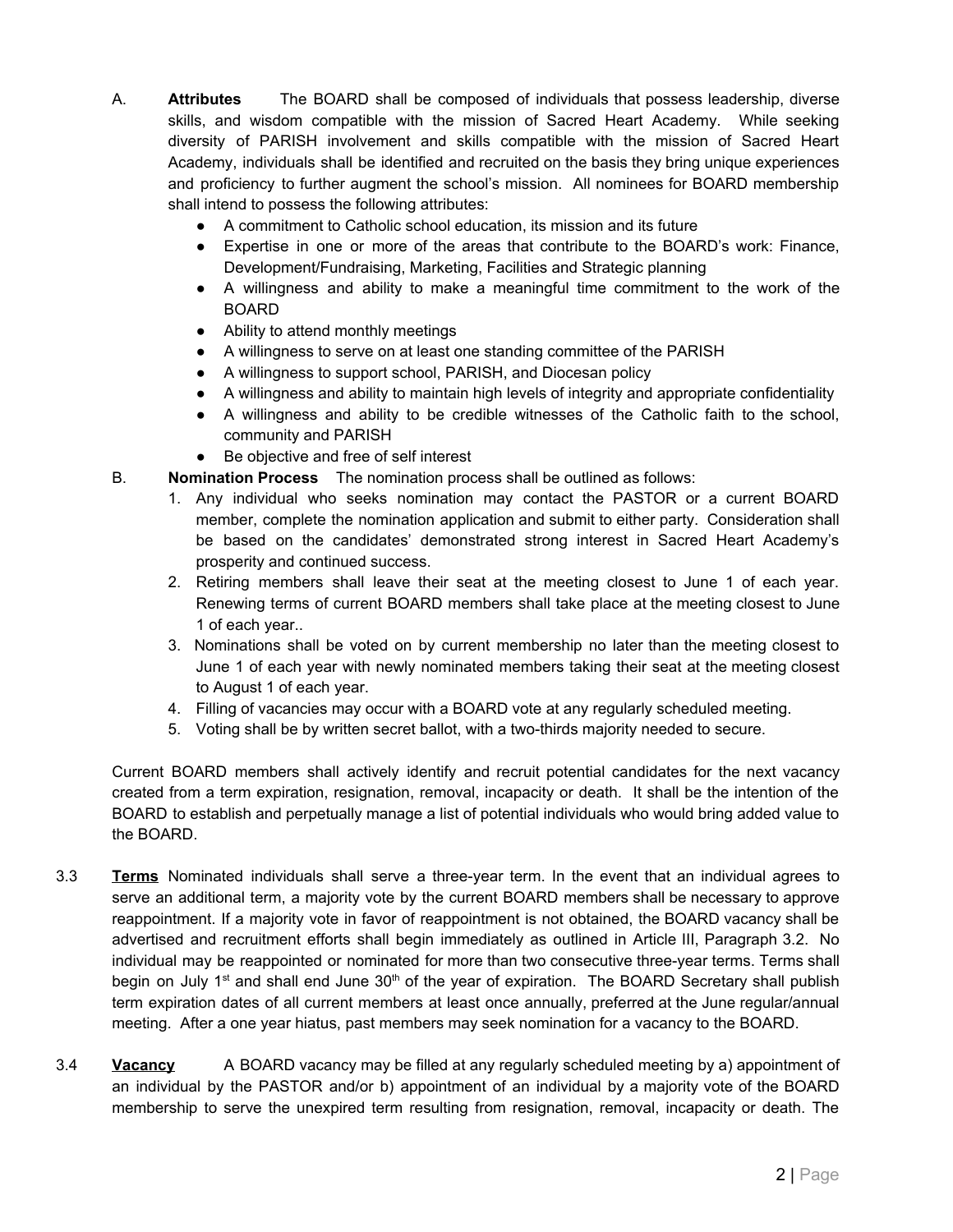newly appointed BOARD member will complete the unexpired term for the current school year. At the completion of the current school year, the appointed BOARD member will then be eligible to serve two more terms of three years each. Any individual appointed shall be an adult registered member of the PARISH. Notice of vacancy shall be advertised via word of mouth, Church Bulletin, school newsletters, website, social media and by such other means, if any, as the BOARD may determine.

- 3.5 **Limitation** Sacred Heart Academy staff (paid or unpaid) and his/her spouse, as the case may be, shall not be eligible to serve on the BOARD as a voting member. Individuals holding executive officer positions on the PARISH Council, Finance Council, Sacred Heart Athletic Association, and the Home and School Association shall not be eligible to serve on the BOARD as voting members.
- 3.6 **Resignation/Removal** Any BOARD member may resign at any time by giving written notice thereof to the BOARD President and/or the PASTOR. The PASTOR, after consultation with the Executive Committee, may remove any BOARD member at any time. The BOARD, with a ⅔ majority vote, may recommend to the PASTOR that a BOARD member be removed for just cause. BOARD members must maintain a current account status to serve on the BOARD. Accounts will include charges for tuition, fees, registration, lunch, latchkey, damages, and any other fee charged for services provided by Sacred Heart Academy. Any member with a delinquent account shall receive notification from the Business Manager. If such a member neglects to bring account current, such BOARD member could be removed from further BOARD service.
- 3.7 **Tuition Assistance Support Fund** In addition to donations of time and talent, BOARD members are asked to contribute personally in a significant way for the school. The tuition assistance support fund for Sacred Heart Academy is a priority, and 100 percent BOARD participation is requested annually.
- 3.8 **Attendance** BOARD members shall practice regular attendance at monthly meetings. Members may, when unable to attend in-person, participate in BOARD meetings by phone or video teleconference. Any BOARD member absent from four (4) regular meetings of the BOARD during one year (July 1 to June 30) shall, unless excused by action of the BOARD, voluntarily resign from membership. The BOARD may vote to remove a BOARD member with a ⅔ majority vote. The PASTOR, after consultation with the Executive Committee, may remove any BOARD member at any time.

# **Article IV: Officers**

- 4.1 **Number and Duties** The officers of the BOARD shall be a President, Vice President and Secretary, which are elected among the current voting membership. The officer positions (Executive Committee) shall be elected at the meeting closest to June 1 of each year by written secret ballot to serve a term of one year commencing July 1<sup>st</sup>. In the event of a vacated officer position, the BOARD shall, within thirty (30) days of the vacancy, elect another BOARD member to serve the unexpired term. Unless deemed necessary by the PASTOR or President, there is no duty for a meeting in the month of July.
- 4.2 **President** The President of the BOARD shall preside at all regular and special meetings and shall perform such other duties and have such other power as the BOARD may prescribe from time to time. The President shall assume a leadership role for the BOARD, shall see that all resolutions of the BOARD are carried into effect, shall represent the BOARD at school, PARISH, or community functions, and authenticate by signature with the secretary, when necessary, all resolutions of the BOARD. The President, in consultation with the Principal(s) creates meeting agendas and presents any accompanying documents to all BOARD members and committee members at least five (5) working days prior to each meeting. The President shall hold a voting seat on the Finance Council, where attendance is required and shall act as liaison so as to facilitate communications.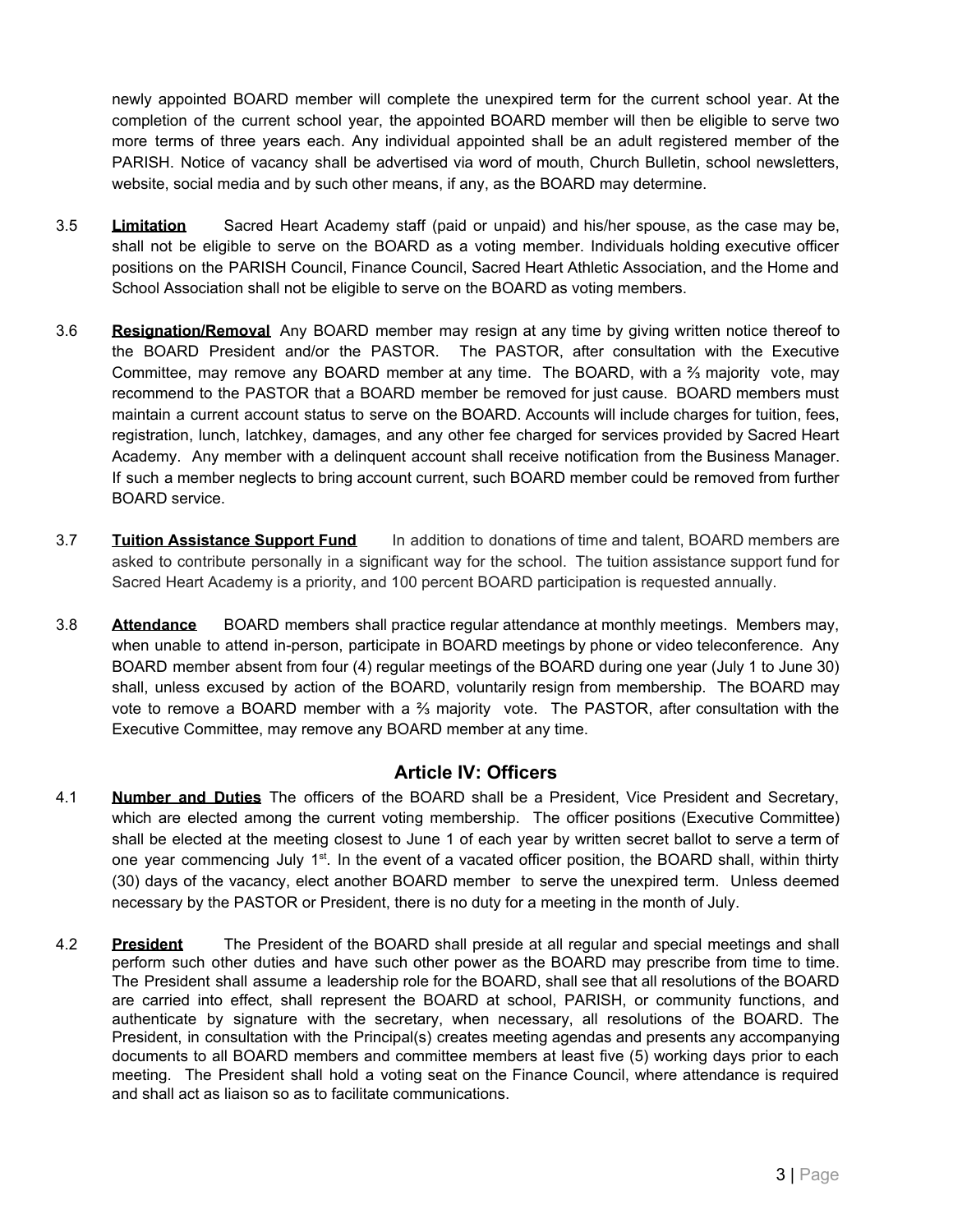- 4.3 **Vice President** The Vice President shall be an aide to the President, preside at meetings of the BOARD when the President is unable to do so and shall perform such other duties and have such other power as the BOARD may prescribe from time to time. The Vice President shall agree to serve on at least one of the standing committees listed in Article VI and shall act as liaison so as to facilitate communications between PARISH and school.
- 4.4 **Secretary** The Secretary shall attend all meetings of the BOARD and record all the proceedings of the meetings. The Secretary shall be custodian of the BOARD's records and files as outlined in Article V letter E below. The Secretary shall submit a copy of the minutes within a reasonable time to the BOARD President for editing or forwarding with agenda; see that all notices are fully given in accordance with these bylaws; and shall perform such other duties and have such other power as the BOARD may prescribe from time to time. The Secretary shall be responsible to prepare and send or deliver official communications on behalf of the BOARD. The school BOARD Secretary shall perform the above duties or shall designate them to paid administrative staff. The Secretary shall agree to serve on at least one standing committee listed in Article VI and shall act as liaison so as to facilitate communications between PARISH and school. In the absence of the President and the Vice President, the Secretary shall preside at BOARD meetings.
- 4.5 **Limitations** No BOARD member shall hold more than one office on the BOARD. The BOARD shall not be bound by any statement or action on the part of any individual member(s) of the BOARD except when such statement or action is in pursuance of specific instruction of the BOARD.

# **Article V: Meetings**

5.1 These ByLaws provide for the responsibility to hold an annual meeting, monthly work session meetings (open or closed) and special meetings, which shall be as set forth below:

#### 5.2 **Regular, Special and Annual Meetings**

- During the school year, the BOARD shall meet at least six (6) times per year (July 1 to June 30) with dates determined by the BOARD in its first meeting of the school year, with inclination that regular meetings be held monthly. The schedule for and location of these meetings will be set and publicized for the year at the meeting closest to August 1 each year.
- The BOARD may call a special meeting upon three (3) days notice delivery via in person, telephone, or electronic delivery to all BOARD members. The purpose of the special meeting shall be stated. A special meeting may be called by the PASTOR, the President, or any two voting members.
- The BOARD meeting on or closest to June 1 shall be designated as the annual meeting with agenda topics to include:
	- a)officer elections for the next school year b)evaluate the areas of responsibility as described in Article II c)goal setting for the next school year.
- 5.3 **Quorum** A quorum for all meetings (BOARD and committee) shall exist whenever a majority of the voting members (7) are present. If there is a quorum, business may be conducted and a simple majority of those present may pass or defeat any proposal.
- 5.4 **Voting** Each nominated BOARD member, or committee member, as the case may be, shall have one vote. No proxy or substitute voting is allowed.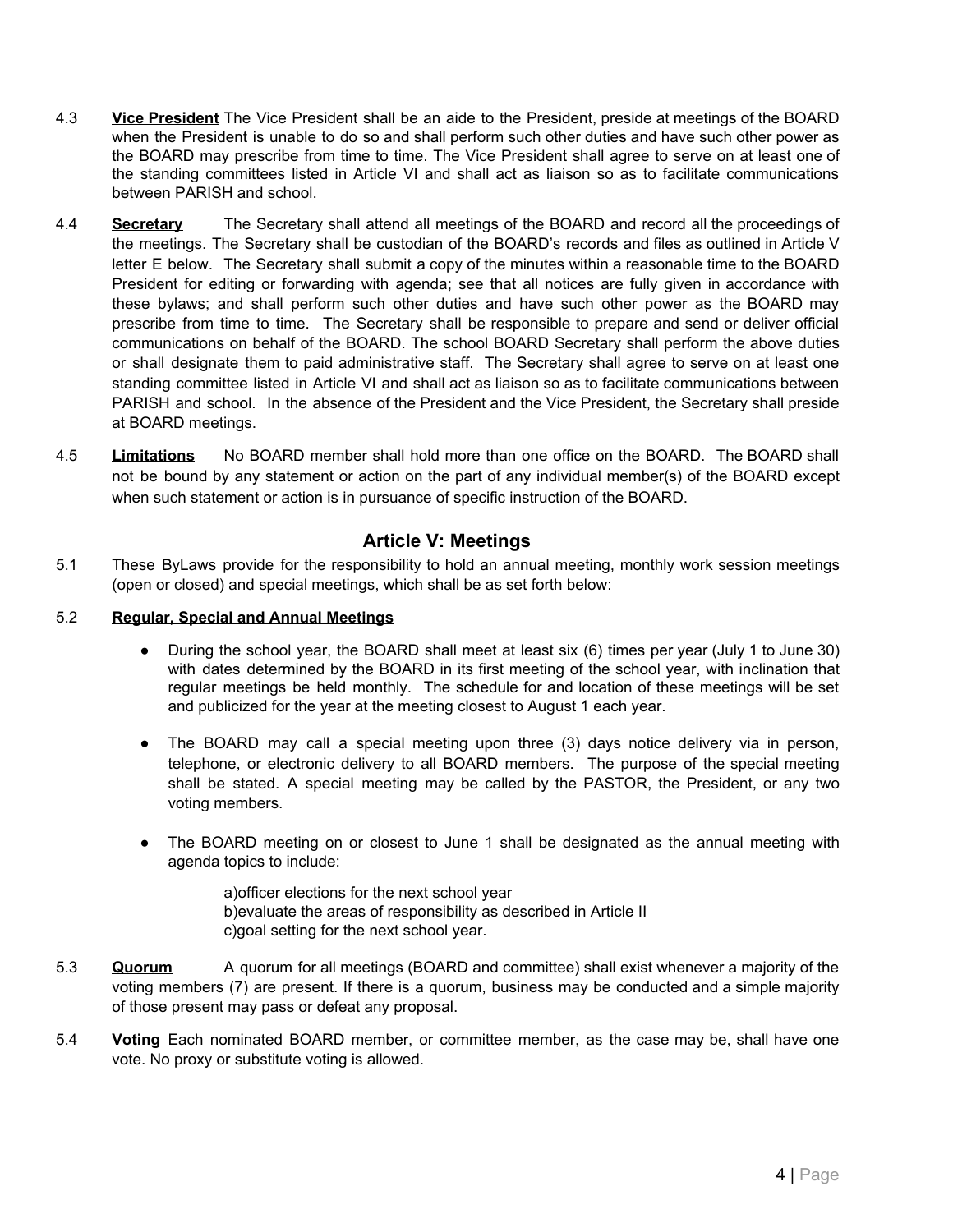- 5.5 **Order of Business** Meetings of the BOARD shall be open to all, however, the BOARD reserves the right to declare closed sessions. Each BOARD member shall receive notice and a copy of the agenda and supporting materials at least five (5) business days prior to the regularly scheduled meeting. Anyone wishing to place on the agenda an item for consideration by the BOARD must notify the Secretary and/or President at least three (3) working days prior to the scheduled meeting. The suggested length of BOARD meetings in no more than two (2) hours.
- 5.6 **Archives** The BOARD Secretary shall maintain all meeting minutes and records associated with regular meetings, special meetings, etc., and shall submit written minutes to BOARD members for review and approval no later than five business days prior to the regular scheduled meeting. After BOARD approval, minutes and accompanying documents shall be submitted to the facilitator in charge of school website maintenance as well as the PARISH Business Office for archiving. The Secretary shall prepare, keep current, and distribute annually to all BOARD members a roster identifying each member and their contact information. The BOARD Secretary shall maintain term expiration data and submit this report to all BOARD members at least once annually.
- 5.7 **Meeting by Media/Remotely** The members of the BOARD, or any committee, may conduct business by conference telephone or similar communications equipment provided that all members can hear each other and have access to the information presented. Whenever possible, BOARD members are encouraged to attend meetings in person, however, participation in a meeting pursuant to this paragraph shall constitute presence in-person at the meeting. The transactions of any meeting of the BOARD, however called and noticed, or wherever held, shall be as valid as though they had a meeting duly held after regular call and notice, if a quorum is present and if, either before or after the meeting, each of the BOARD members NOT present signs a written waiver of notice or consent to holding such meeting or an approval of the minutes thereof. All such waivers, consents, or approvals shall be filed with the minutes of the meeting.

# **Article VI: Committees**

6.1 The BOARD may establish an executive committee, standing committee(s) and ad hoc committee(s) as it deems appropriate. Standing PARISH councils/committees work towards achieving goals in respect to PARISH objectives. It is recommended that the following committees shall have at least one member of the school BOARD attend and serve as liaison as to facilitate open communication between committees respectively. The following standing committees are established by the PARISH:

> PARISH Council Finance Council Development Committee **Standing Committees of Sacred Heart Academy** Sacred Heart Academy Athletic Association Sacred Heart Academy Home & School Association

- 6.2 **PARISH Council:** The School BOARD is considered a special committee of PARISH Council, so it shall be essential that one BOARD member attend monthly meetings so communication advances between groups. The Sacred Heart PARISH Council assists the PASTOR in developing a vision for PARISH life that enables the PARISH to fulfill the ideals of its mission statement. The PARISH Council and its members play a critical role in visioning ways in which the Sacred Heart PARISH can more effectively live the Gospel. PARISH Council meetings are held monthly.
- 6.3 **Finance Council**: The purpose of the Finance Council is to aid the PASTOR in the administration of PARISH possessions. It is recommended that the BOARD President attend the monthly Finance Council meetings to provide news from the school. Finance Council meetings are held monthly.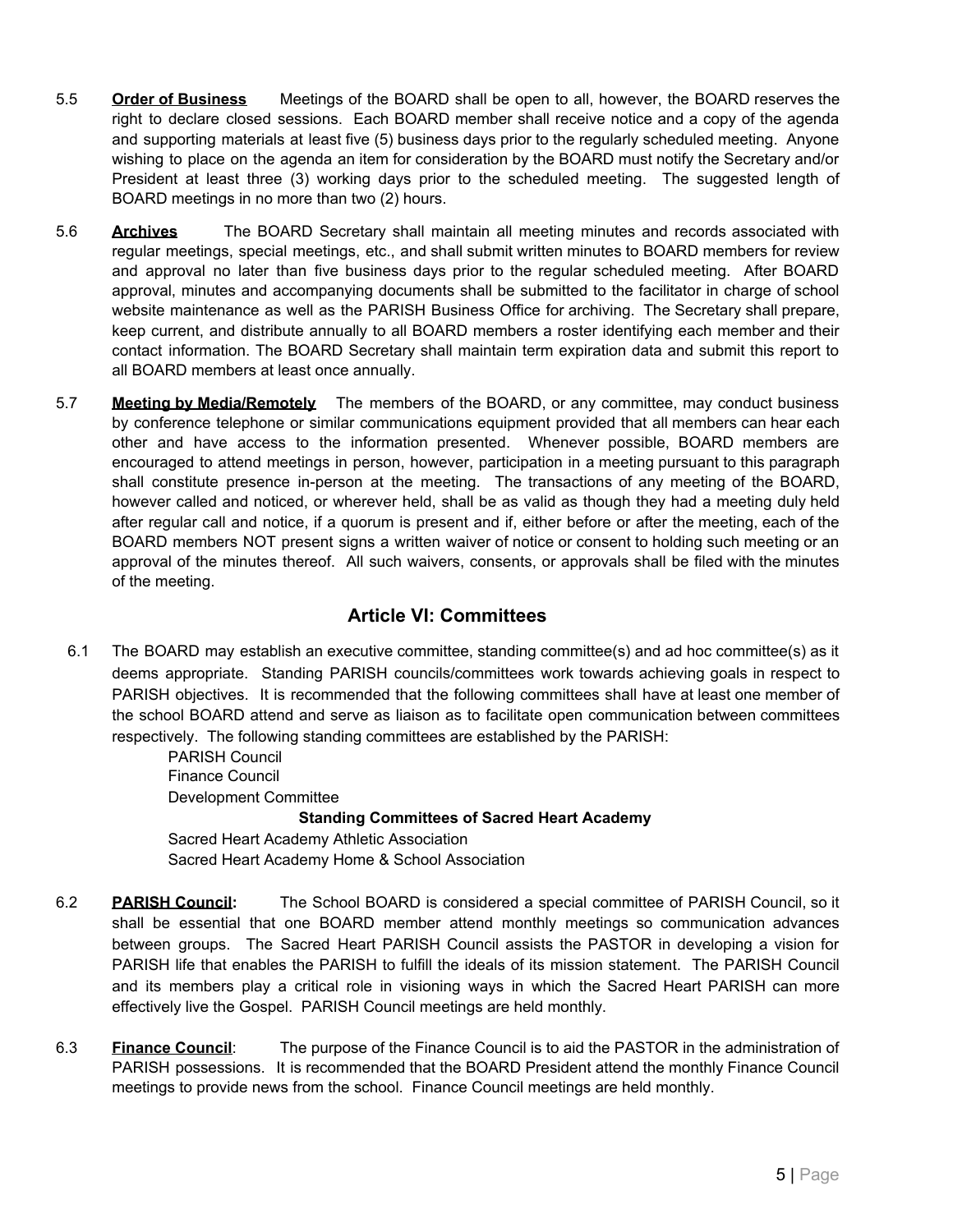- 6.4 **Development Committee:** The purpose of the Sacred Heart Development Committee is to provide oversight of various development functions including capital projects and programs, recommend fundraising procedures and alumni relations to ensure appropriate communication and opportunities, provide direction on prospect management with respect to revenue sources, and act as the decision making body regarding matters of stewardship and recognition, among other duties it may be charged with. This committee meets quarterly. The Development Committee reserves the right to select which school BOARD member to serve that will bring added value skills and knowledge to its objectives. Notification of such BOARD member chosen shall be given notice before the quarterly committee meeting held in July.
- 6.5 **Athletic Association:** The Sacred Heart Athletic Association's primary purpose is to provide the finances for the operation of the athletic programs at Sacred Heart Academy. Athletic Association meetings are held monthly.
- 6.6 **Home & School Association:** Home & School Association objectives are to promote the understanding and cooperation between parents, teachers and school administration and to promote the goodwill and development of our children. It is expected that one BOARD member attends meetings. Home & School Association meetings are held bi-monthly.
- 6.7 **Ad Hoc Committee(s):** The BOARD shall be empowered to appoint ad hoc committee(s), as necessary, as long as the following conditions are met:
	- A. the committee has specific problems/issues to address,
	- B. problems/issues can be resolved in a definite period of time,
	- C. the deadline for resolution of the issue(s) is stated (subject to extension), and
	- D. the Committee reports to the BOARD as directed.

Recommended Ad Hoc Committees

- A. Bylaws Review
- B. Nominating Committee

The BOARD may discontinue such ad hoc committees and dismiss them with thanks at the completion of the appointed task.

6.8 **Executive Committee:** An Executive Committee consisting of the elected officers shall exercise all powers and authorities of the BOARD, except that the Executive Committee shall not have the power or authority to amend the By-Laws, between meetings. The Executive Committee shall keep minutes of any meeting(s) or action taken and report the same to the BOARD. The Executive Committee shall address emergency situations in which it is impossible or inappropriate to assemble the full BOARD. The Executive Committee may also recommend to the BOARD special project committees to address areas not covered by a standing committee. It is recommended that the Executive Committee or its designee shall meet with the Business Manager before each regular BOARD meeting.

# **Article VII: Parliamentary Procedure**

7.1 The BOARD shall follow the latest edition of Robert's Rules of Order in the conduct of its business and affairs.

# **Article VIII: Confidentiality**

8.1 All BOARD members are bound to maintain confidentiality with respect to sensitive information obtained in their role. In order to encourage free exchange in discussion and to prevent misunderstandings, all